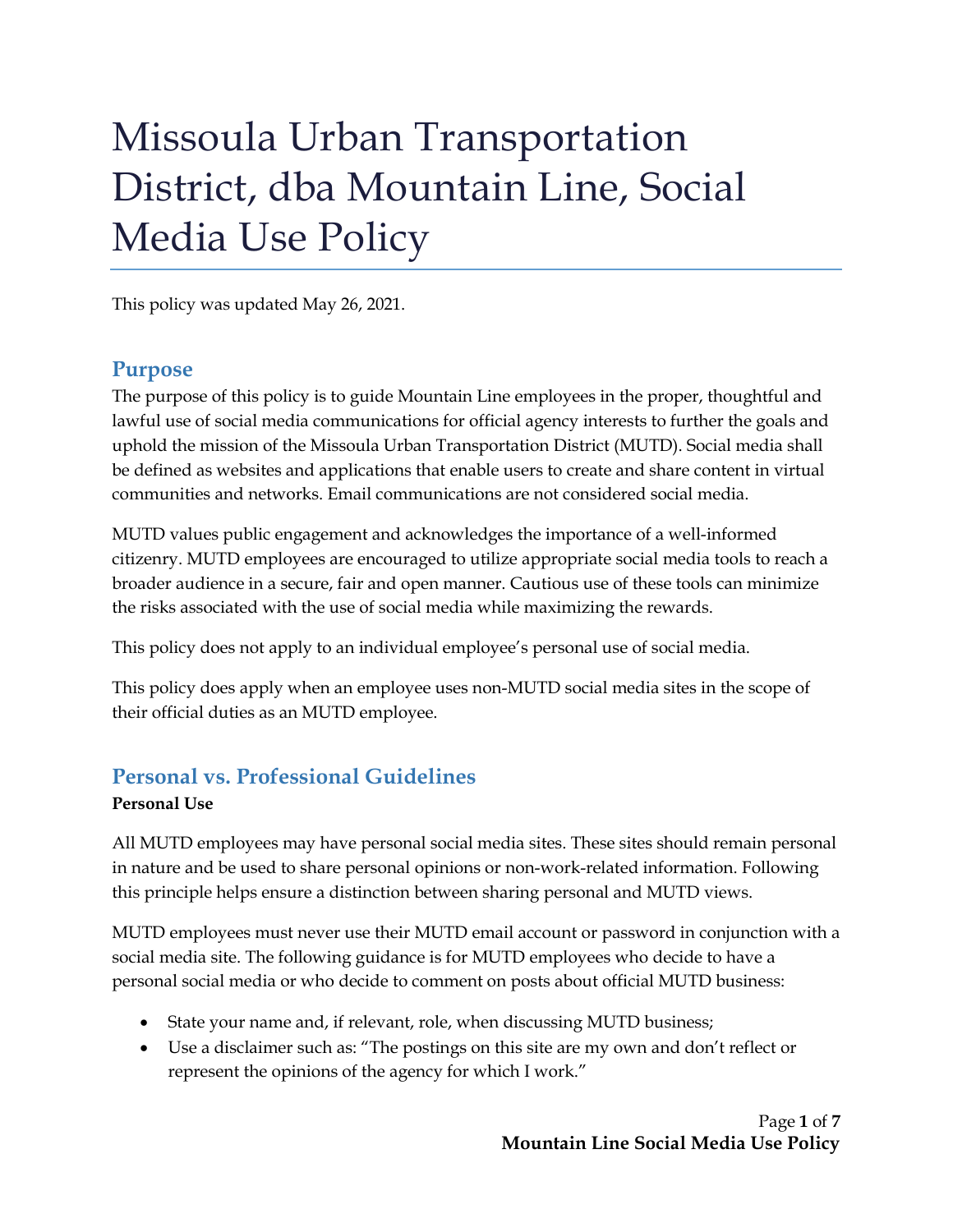If social media is used for official MUTD business, the entire MUTD site, regardless of any personal views, is subject to best practice guidelines and standards.

#### **Professional Use**

All official MUTD-related communication through social media should remain professional in nature and should always be conducted in accordance with MUTD's official policies, practices and expectations. Employees must not use official MUTD social media for political purposes, to conduct private commercial transactions, or to engage in private business activities. MUTD employees should be mindful that inappropriate use of official agency social media can be grounds for disciplinary action.

Only individuals authorized by MUTD may publish content to an agency website or agency social media account.

# **Violations of this Policy**

Violations (or perceived violations) to this policy shall be reported to the Communications, Outreach, and Marketing Specialist (COMS) and/or General Manager for the proper action steps required to mitigate the violation.

#### **General**

At this time, social media use will be routed through COMS so as to maintain consistency and accuracy of content across departments. All new social media sites or administrative changes to existing sites shall be managed by COMS and approved by the General Manager.

Future evaluation may result in additional social media pages and administrators as approved by COMS or the General Manager. COMS shall maintain a list of all social media sites, platforms and software applications approved for use.

## **Content**

Daily management of social media sites will be the responsibility of COMS; other departments may submit content requests or suggestions directly to COMS. Content should be succinct, timely, informative and relevant to the social media platform to be used. As representatives of MUTD, employees shall abide by the listed standards of conduct below, always keeping the values and mission of MUTD at the forefront of their minds.

Social media tools are not meant to replace conventional communication routes and should be viewed as an additional venue for disseminating information. MUTD employees responsible for the district's website content will continue providing information on the website and COMS is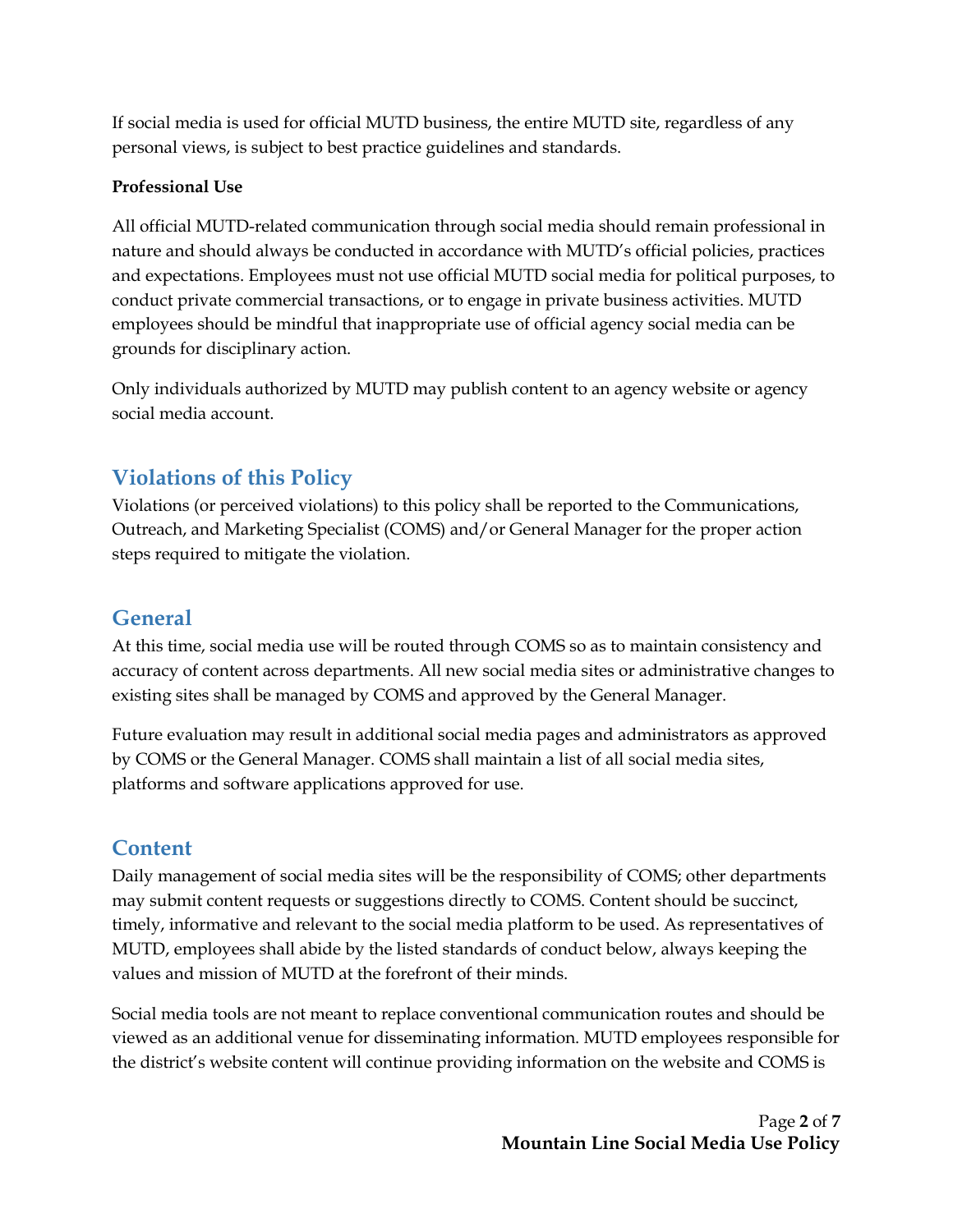encouraged to refer social media users back to the website for further information when practical.

# **Standards of Conduct**

Employees submitting content to COMS for posting on a social media site shall conform to the following standards of conduct:

- Be respectful of the public;
- Conduct ourselves as a representative of MUTD in accordance with the vision, mission and core values of MUTD;
- Posting personal or political views is not allowed;
- Be factual and accurate providing links to credible sources when appropriate;
- When errors occur, quickly and publicly correct misinformation;
- Be honest about our identity;
- Argumentative, defensive or inflammatory language shall not be used;
- Comply with the rules of the particular media venue;
- Comply with the Civility and Acceptable Use policy for MUTD social media sites (see below);
- Comply with all laws governing privacy, trade secrets and other confidential information;
- Comply with [Montana Code Annotated 45-6-311](https://leg.mt.gov/bills/1997/mca/45/6/45-6-311.htm) (Unlawful use of a computer;
- Comply with Federal copyright laws and Federal and Montana trademark and service mark laws.

## **Comments**

Users and visitors to MUTD social media sites shall be notified through the following *Civility and Acceptable Use Policy* of their rights and responsibilities while engaging on MUTD sites. They will also be informed of the rights and responsibilities of MUTD. The Civility and Acceptable Use Policy shall be linked prominently on every social media site created by MUTD.

Responses to posts made by members of the public shall be handled through COMS, the Director of Operations or MUTD Attorney. COMS will contact staff prior to responding if further information or resources are needed. **At this time, other MUTD employees acting within the scope of their duties shall not respond to or delete posts made by members of the public on an MUTD or non-MUTD social media site. If an employee notices an inappropriate post, they should immediately contact COMS or, if unavailable, the Director of Operations or General Manager for determination of appropriate action.**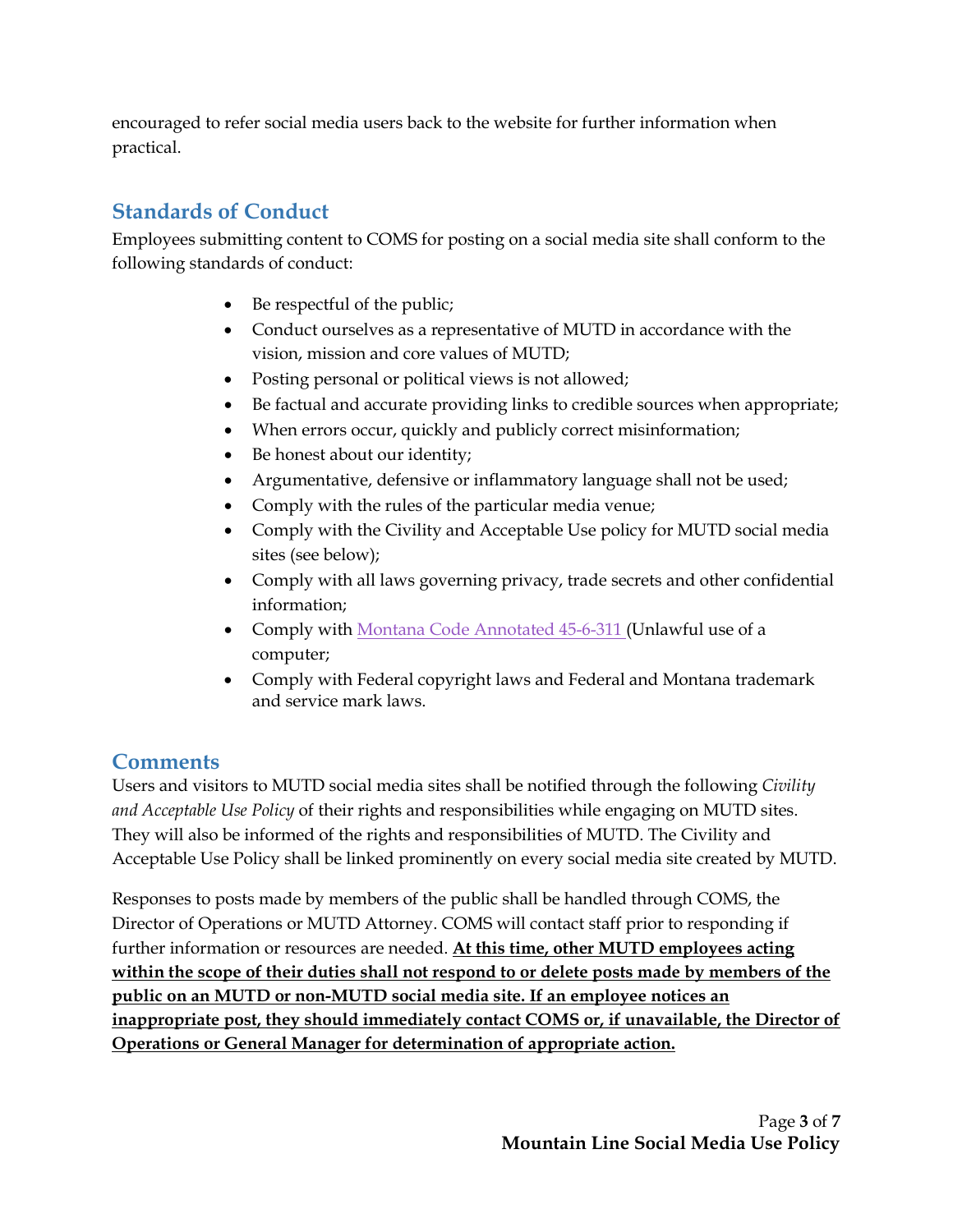# **Civility and Acceptable Use Policy**

The Missoula Urban Transportation District (MUTD) utilizes this site to enhance respectful communication with the public. Civility is an important part of who we are as a community. As such, we ask that you treat each other and MUTD employees with consideration and respect while visiting this site. If you wish to comment or post material on this site you do so with the understanding that you agree to comply with this civility and acceptable use policy and its standards of use as an initial and ongoing condition of your use.

MUTD does not necessarily endorse, support, sanction, encourage, verify or agree with Third Party comments, messages, posts, opinions, advertisements, videos, promoted content, external hyperlinks, linked websites (or the information, products or services contained therein), statements, commercial products, processes or services posted on any Social Media Site.

This agency social media site serves as a limited public forum and all content published is subject to preservation and disclosure in accordance with the State of Montana public records law. When engaging with MUTD through Mountain Line's social media sites, you agree to the following:

- 1. Every comment or posting you make to the MUTD social media site is a public record and may be disseminated, reproduced or copied by MUTD or any other person without any further action by the poster or without notice by MUTD of such. **You agree you have no reasonable expectation of privacy in anything you post to a MUTD social media site.**
- 2. Comments must be related to the posted topic for the MUTD's social media page or post. MUTD social media accounts are not meant for comments that do not directly relate to the purpose or topic of the social media website. For general comments or communications concerning other topics, please contact MUTD directly by phone at 406-721-3333 or email at info@mountainline.com.
- 3. Comments posted to these sites are monitored by MUTD employees and, while comments will not be edited by MUTD, a comment (or an appropriate portion thereof) may be removed or restricted if it violates any part of this policy.
- 4. When you post you are subject to the policies, rules and regulations (i.e. the Terms of Service (TOS)) of the host site. Information (photos, videos, etc.) you share with or post to official MUTD pages may be used by the host site for their own purposes. Please refer to the host website's Terms of Service for further information.
- 5. Comments containing any of the following forms of content shall not be allowed and may be removed by MUTD without notice to you:
	- a. Comments promoting or opposing any person campaigning for election to a political office or ballot issues;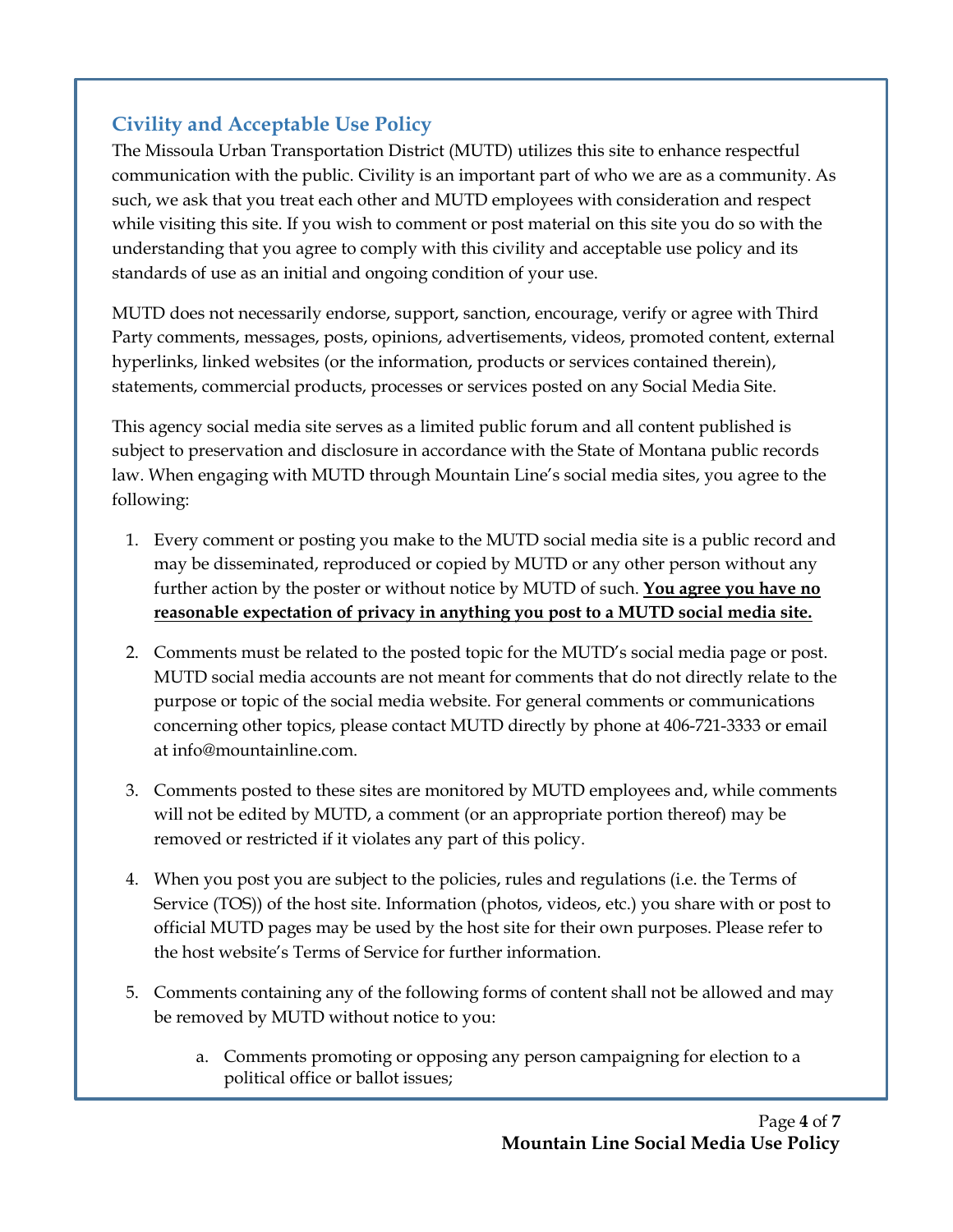- b. Promotion or advertisement of a business or commercial enterprise or solicitation of commerce;
- c. The use of profane, obscene, threatening or harassing language;
- d. Incitement of violence or violent behavior;
- e. Defamation or spread of misinformation;
- f. Personal attacks of any kind;
- g. Comments that promote, foster, or perpetuate discrimination on the basis of race, color, religion, creed, sex, age, marital status, national origin, actual or perceived sexual orientation, gender identity, or disability as well as any other category protected by federal, state or local law;
- h. Sexual content or links to sexual content;
- i. Comments that violate the protected privacy interests of any person;
- j. Comments advocating illegal activity;
- k. Content that violates a legal ownership interest or copyright law of any other party;
- l. Fraudulent material or accusations, or obscene or illegal material; and
- m. Information that may compromise the safety or security of the public or public systems.

You participate at your own risk, taking personal responsibility for your comments, your username and any information provided.

This Civility and Acceptable Use Policy is subject to amendment or modification at any time. Questions or concerns regarding MUTD's social media activity, MUTD's Social Media Policy or this Civility and Acceptable Use Policy should be sent to [info@mountainline.com.](mailto:info@mountainline.com)

Social media sites are not monitored 24/7. If there is an emergency, contact 911.

*By commenting or posting material to any MUTD social media site you agree that every time you visit this site or any other MUTD internet site you will be bound by the terms of this Civility and Acceptable Use Policy.*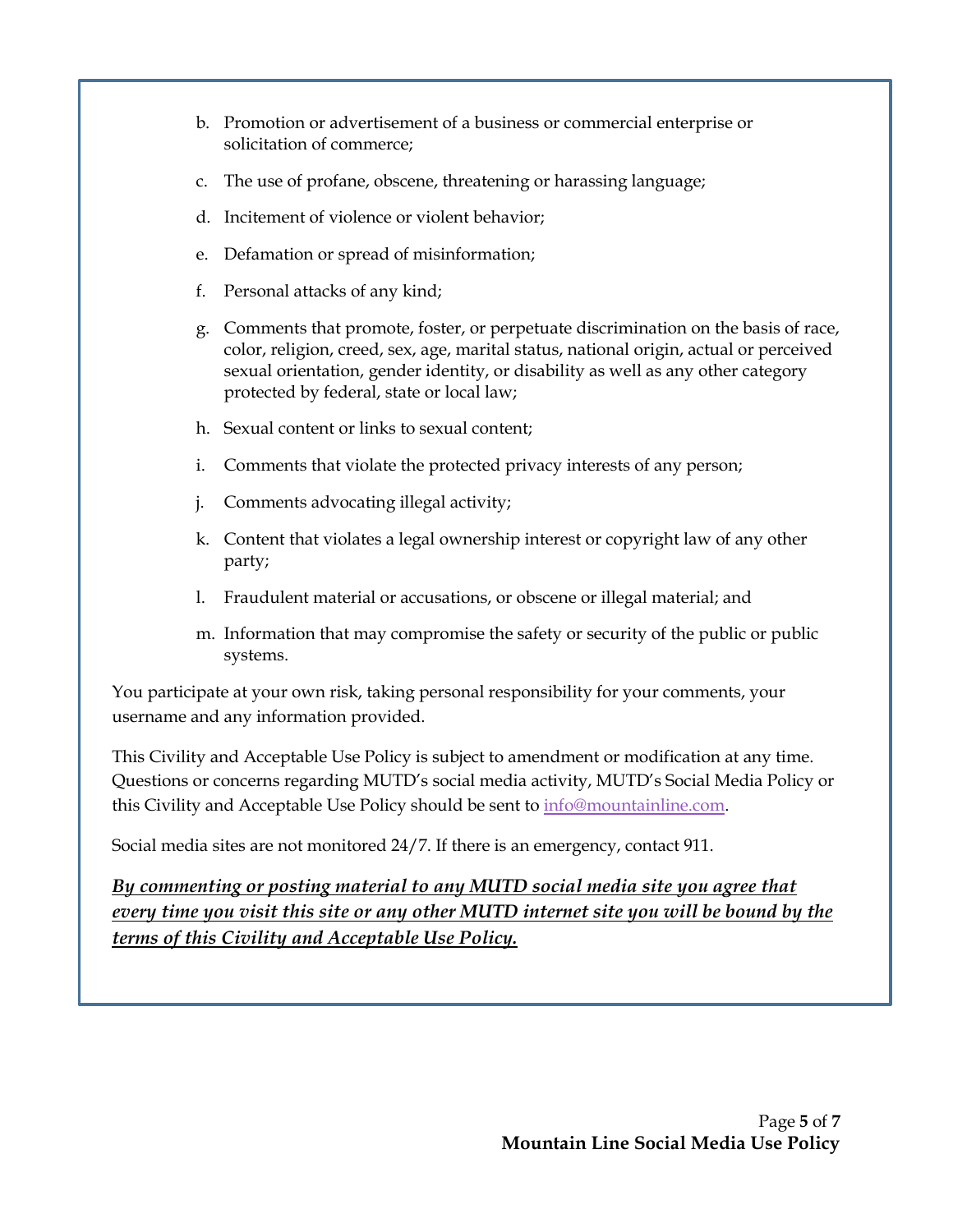# **Public Records**

Everything posted on an MUTD social media site is subject to State of Montana public records laws and policies regarding record retention. Any content in a social media format that is related to MUTD business, including a list of subscribers and posted communication is considered a public record. As such, all MUTD social media sites shall, prior to implementation, have a specific protocol or utilize an approved social media archiving tool to preserve and retain records in a format that preserves the integrity of the original record and follows the state records retention schedule. Any public records requests shall be forwarded to COMS promptly.

Furthermore, retention of social media records shall fulfill the following requirements:

- Social media records are captured in a continuous, automated fashion throughout the day to minimize a potential loss of data due to deletion and /or changes on the social networking site.
- Social media records are maintained in an authentic format (i.e. ideally the native technical format provided by the social network, such as XML or JSON) along with complete metadata.
- Social media records are archived in a system that preserves the context of communications, including conversation threads and rich media, to ensure completeness and availability of relevant information when records are accessed.
- Social media records are indexed based on specific criteria such as date, content type, and keywords to ensure that records can be quickly located and produced in an appropriate format for distribution (i.e. PDF).
- Each employee who administers one or more social networking sites on behalf of MUTD has self-service, read-only access to search and produce relevant social media records to fulfill public information and legal discovery requests as needed.

MUTD utilizes an automated archiving solution provided by ArchiveSocial to comply with applicable public records law and fulfill the above record retention requirements.

## **Registering A New Page**

All MUTD social media sites shall be (1) approved by the General Manager (2) published using approved social networking platform and tools, and (3) administered by the General Manager or their designee.